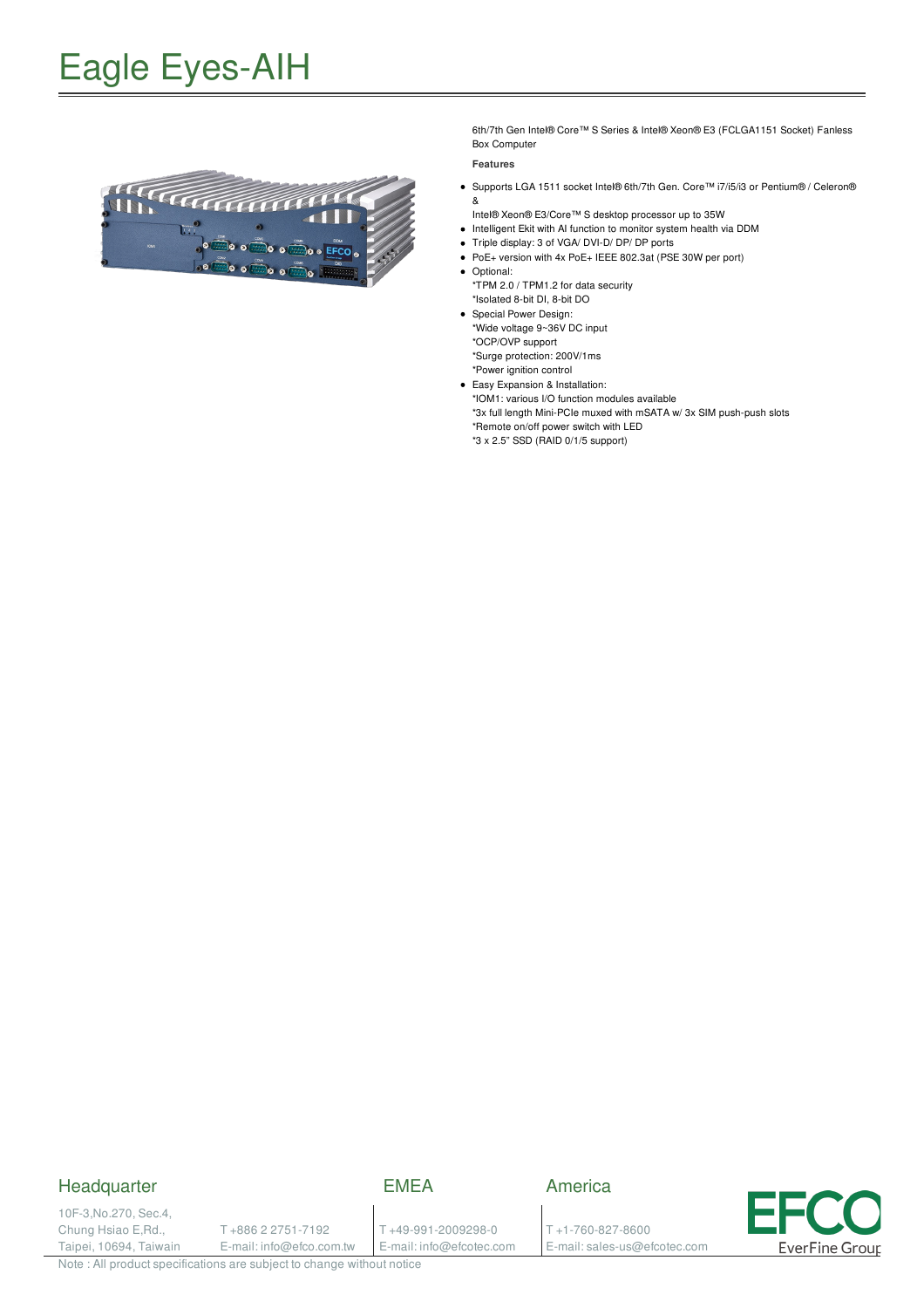# Eagle Eyes-AIH

## **AMA**

| <b>Digi-key Electronics</b> |           |  |
|-----------------------------|-----------|--|
| ELECTRONICS                 | AIH-7700T |  |

## **EMEA**



### Headquarter

EMEA

10F-3,No.270, Sec.4, Chung Hsiao E,Rd., Taipei, 10694, Taiwain

T +886 2 2751-7192 E-mail: info@efco.com.tw

T +49-991-2009298-0 E-mail: info@efcotec.com America

T +1-760-827-8600 E-mail: sales-us@efcotec.com



Note : All product specifications are subject to change without notice